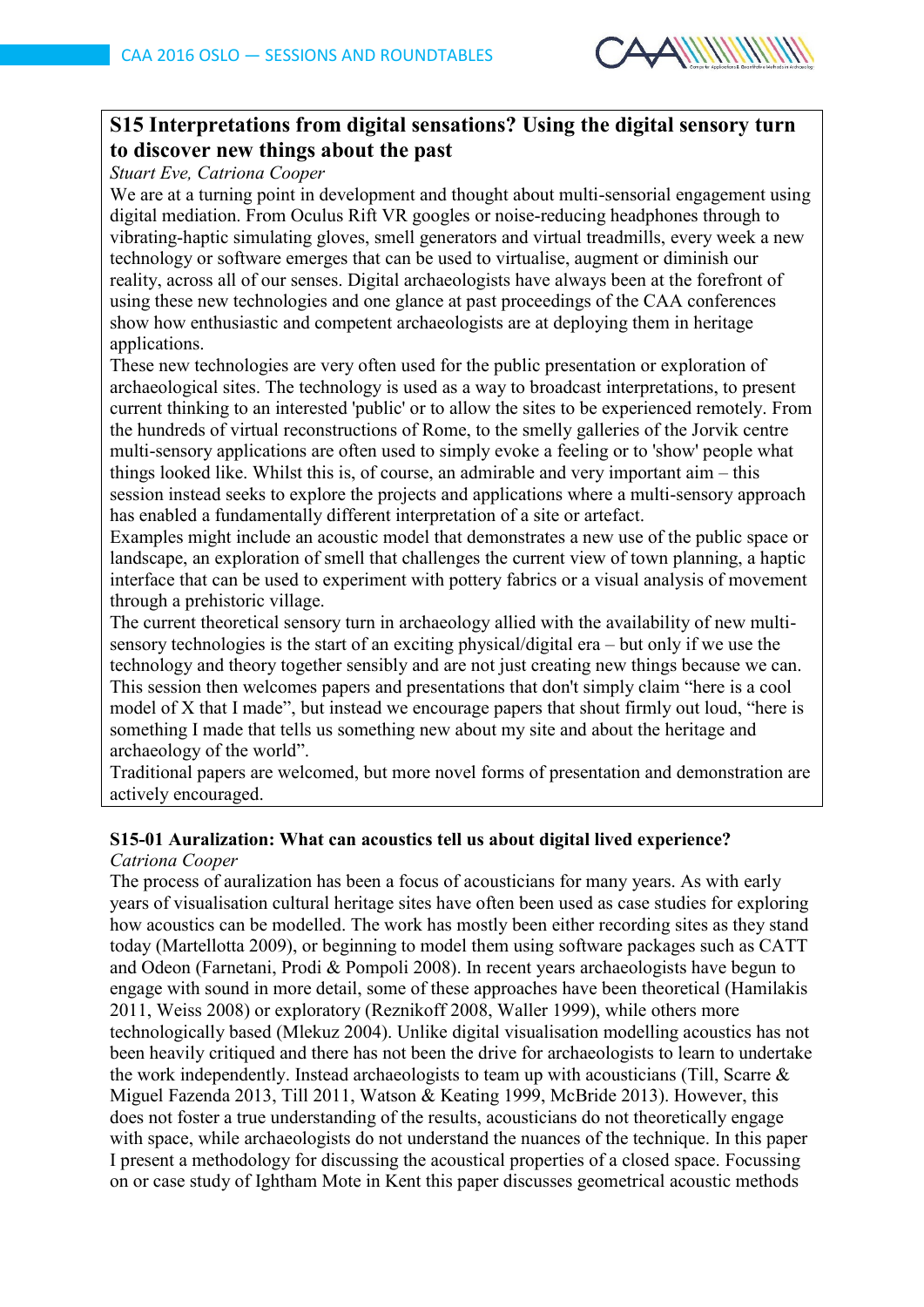

of auralizing the Great Hall. I will bring together the results of the survey to discuss the experience of sound in the place and how this can be used alongside our understanding of the experience of sound in a medieval household.

## **S15-02 From the largest to the smallest: The use of the latest technology in digitalization of the objects from the collection of the National Maritime Museum in Gdańsk**

### *Piotr Dziewanowski, Janusz Różycki*

In the collection of the National Maritime Museum in Gdańsk are both items that do not exceed 1 cm in length and objects measuring over 80 meters. With such diversity of objects sizes it becomes clear that there should be used different methods of documentation relevant to the object, data that we want to get and the way of later presentation.

In April of 2015 began the process of 3D scanning of the largest object in the collection of National Maritime Museum in Gdańsk - the museum ship "Sołdek". Scanning the object, which is available on a daily basis to the public turned out to be quite a logistical challenge. The construction of the ship, narrow corridors and cramped engine room caused many problems both for scanning and later processing of data.

On the other hand there are examples of tin bottle caps that have been collected in the current year while excavating the wreckage of F53.30 ship. On some of them are preserved tinker signs, and their correct reading was necessary to confirm the chronology of the artifacts and the place of their production. Correct reading of the information on the bottle caps, due to the small size of the objects and state of preservation, required the usage of different methods than in case of the museum ship "Sołdek".

Equally important as data collection, their processing and interpretation is opportunity to present in attractive way the results of work on the objects from our museum collection. By using appropriate methods we can present in the virtual space both objects presented in the museum every day, and those which for technical reasons are never shown to the public.

### **S15-03 More than just a pretty picture: A review of the use of 3D printing, touch tables and virtual environments to engage the public with Lidar and the archaeology of the New Forest, U.K.**

### *Lawrence Shaw, David John, Harry Manley, Gary Underwood*

Over the last five years, the New Forest Higher Level Stewardship (HLS) scheme has utilised remotely sensed data, including Lidar, to identify and record lost and forgotten archaeological monuments. Traditional processing techniques of these data, such as hill shade and slope analysis, allow archaeologists to identify 'lumps and bumps' in the landscape, created by human activity over thousands of years. Whilst great for prospection when analysed by professionals, these processed rasters only represent the original three dimensional data as a flat image. Consequently, when viewed by the general public, these interesting and engaging images are often dismissed as just 'pretty pictures', with little thought as to how they were produced or what they actually show.

In September 2015, to mark the mid-point of the New Forest HLS, a temporary exhibition was produced to share what had been discovered through this 3D recording technique. As part of this exhibition, researchers based at the New Forest National Park Authority and Bournemouth University looked at different ways they could represent the Lidar data to help the public understand how it was recorded and what it represents. Using developing technologies such a 3D printing, gaming engines and interactive touch tables, researchers produced a number of outputs that allowed visitors to engage with and interpret the 3D Lidar data in a number of multi-sensory ways.